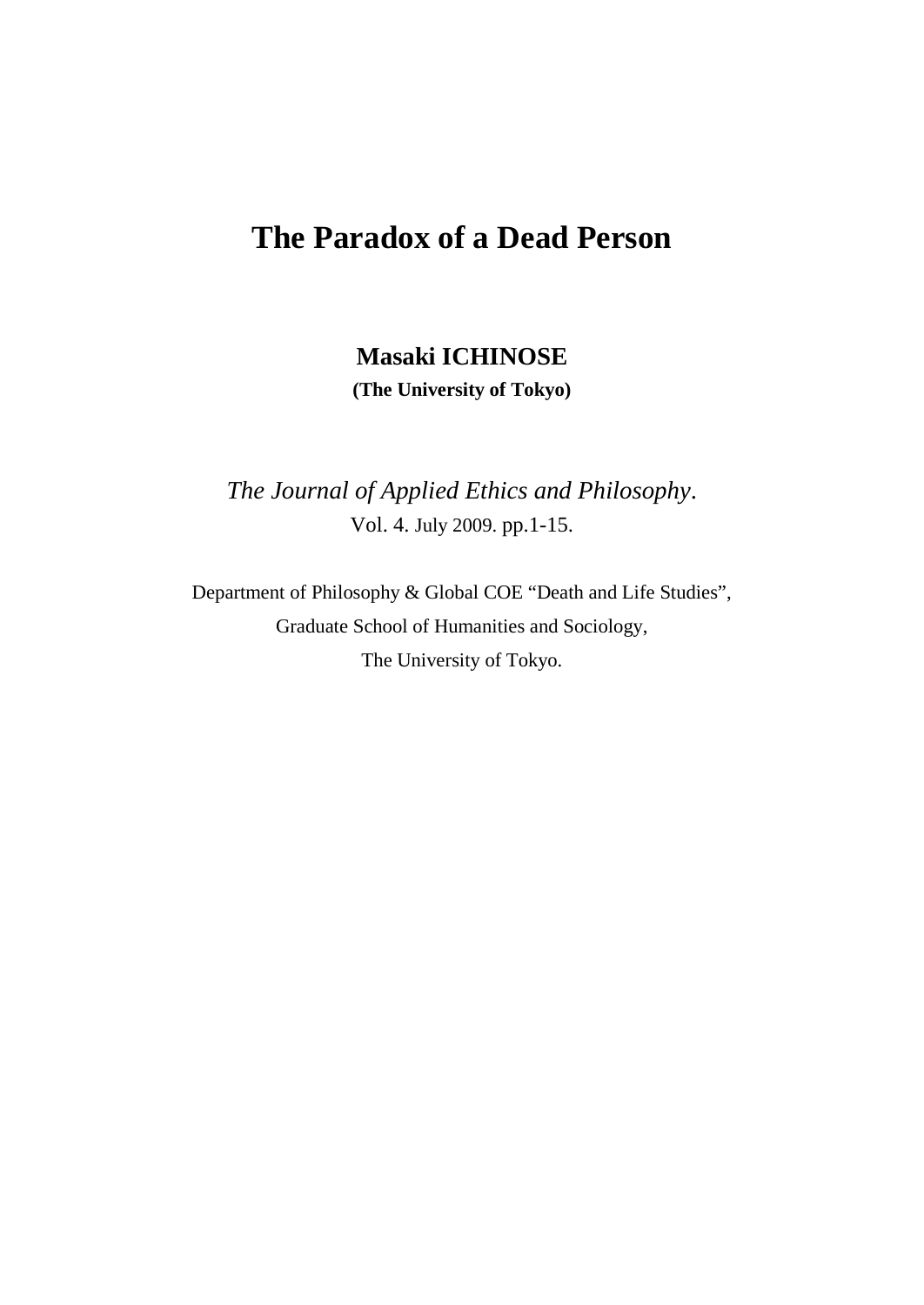## **The Paradox of a Dead Person**

### **Masaki ICHINOSE (The University of Tokyo)**

#### **1 A Dead Body and a Person**

The simple question 'who is dead?' may actually be regarded as semantically flawed, though few people would question the meaning of a phrase which is so commonly used. Deconstructing the phrase exposes the paradox it contains, however, as 'being dead' means that the living person no longer exists; there could be, if any, only a dead body. As a result, the interrogative 'who', which expects a proper noun (a name) of a particular person to be given in answer, is no longer appropriate, as the 'who' or 'person' has ceased to exist. Of course, it seems that we could ordinarily refer to or predicate a dead person, which is called 'posthumous reference' or 'posthumous predication<sup>'[1](#page-13-0)</sup>. For instance, we could say meaningfully, 'Winston Churchill is still respected'. However, even though those kinds of expression might sound meaningful or natural as English sentences, we have to say that there are some serious semantic problems hidden here, as, exactly speaking, an object to be referred no longer exists so that we should be involved in a problem about how to understand the truth condition of those sentences. The same point obviously applies to the case of dead body that has just died.

This argument becomes clearer if we consider what a person's name refers to. Ultimately, any given name actually refers to the person possessing that name, who thus belongs to a particular culture and who is, as a consequence, part of a particular social context for welfare, medical service, a national election or something like those. The crux of the paradox is, therefore, represented by the question 'is a dead body a person?' I would argue that a dead body is not a person, a point of view reinforced by our treatment of cadavers which, although not dealt with in exactly same way as other objects (in deference to the fact that a corpse once *was* a person), are certainly not treated in the same way as a living person. That is, we do not count a corpse as a unit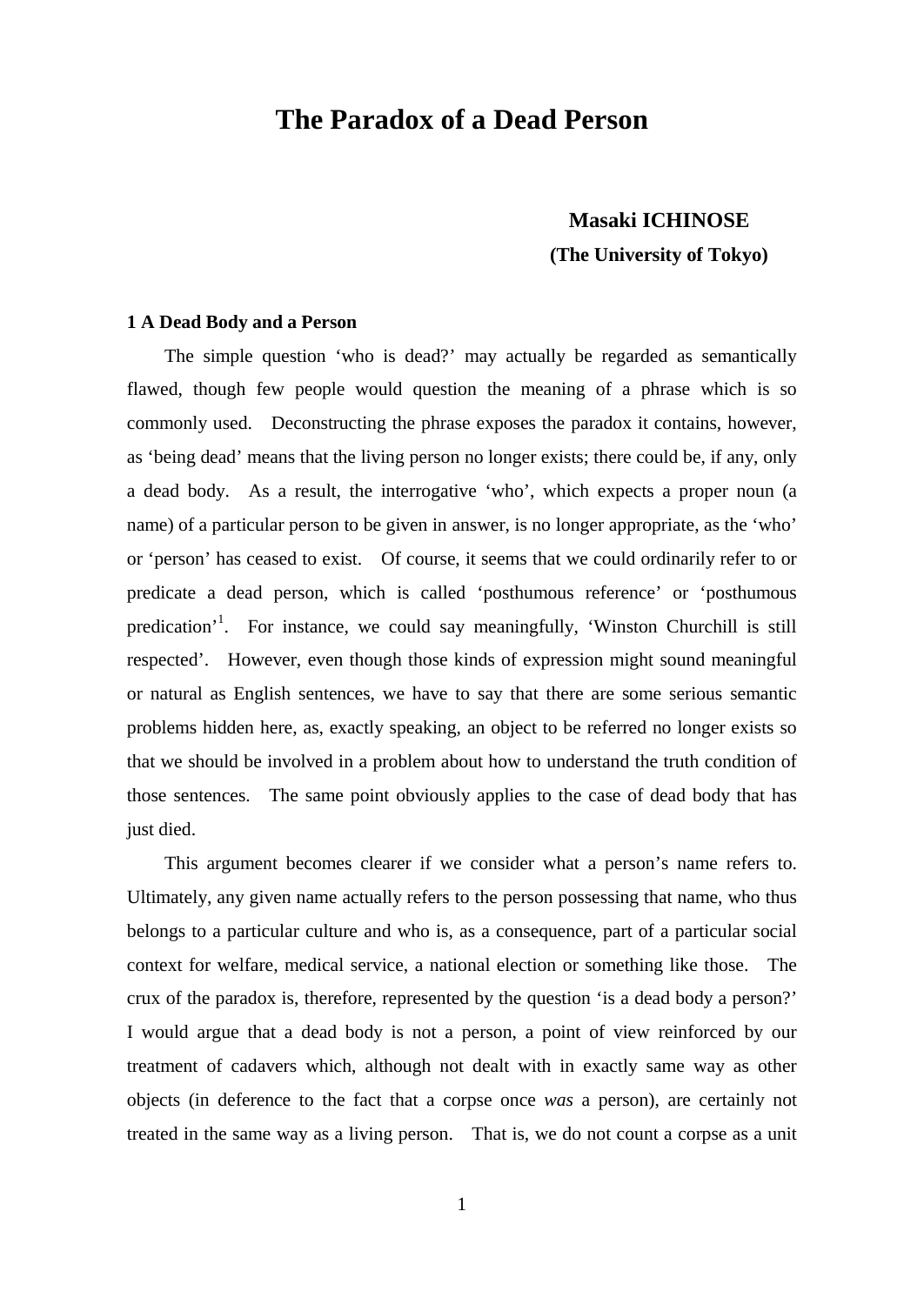of the population, and thus don't consider its social welfare or give it political rights such as the vote. Even when a dead body triggers specific emotions and memories in us, the distinction between that body and the living person as body once was remains absolutely clear-cut<sup>[2](#page-13-0)</sup>. Nevertheless, we tend to take a paradoxical attitude about dead people, as I described above. This paradox evident in our attitudes towards the dead (which I call 'the paradox of a dead person') is, I would argue, a key to the issue of euthanasia, and is a fundamental matter I will return to later in this paper.

Any one of us could be forced to depend upon others for our continued survival, as a result of old age, serious illness or an accident. In such a situation, the dependent person may suffer deep despair or serious anxiety about the burden placed upon, for example, their family. Such cases raise the issue of euthanasia. From the viewpoint of medical ethics, three main debates underlie the euthanasia controversy: (1) a debate concerning the theories forwarded to support euthanasia as morally justifiable, (2) a controversy over the degree of moral approval allowable concerning the distinct concepts of 'killing' and 'letting die', and (3) a controversy surrounding the practical consequences of legalizing euthanasia, including, for example, the abuse of such a law by doctors or the risk that family members may pressurise a patient into calling for euthanasia. This article aims to scrutinize the first of the above points, while simultaneously clarifying how the paradoxical concept of a 'dead person' affects our way of thinking.

Usually, a person's autonomy or self-determination is referred to when justifying the euthanasia of a patient who has manifestly expressed his or her desire to die. From this perspective, 'the right to life' includes the right to dictate the limit of one's own lifespan, suggesting that, as a result, euthanasia should be morally acceptable. The use of the concept of autonomy or self-determination to justify euthanasia is sometimes therefore forwarded by supporters of euthanasia as 'the right to die', a concept which may be considered to be a stronger variant of 'the right to life'<sup>[3](#page-13-0)</sup>. However, the issue of whether euthanasia can be justified in terms of the right to die remains controversial<sup>[4](#page-13-0)</sup>.

#### **2 Perversion of Self-Determination**

As noted above, the supporters of euthanasia often appeal to autonomy or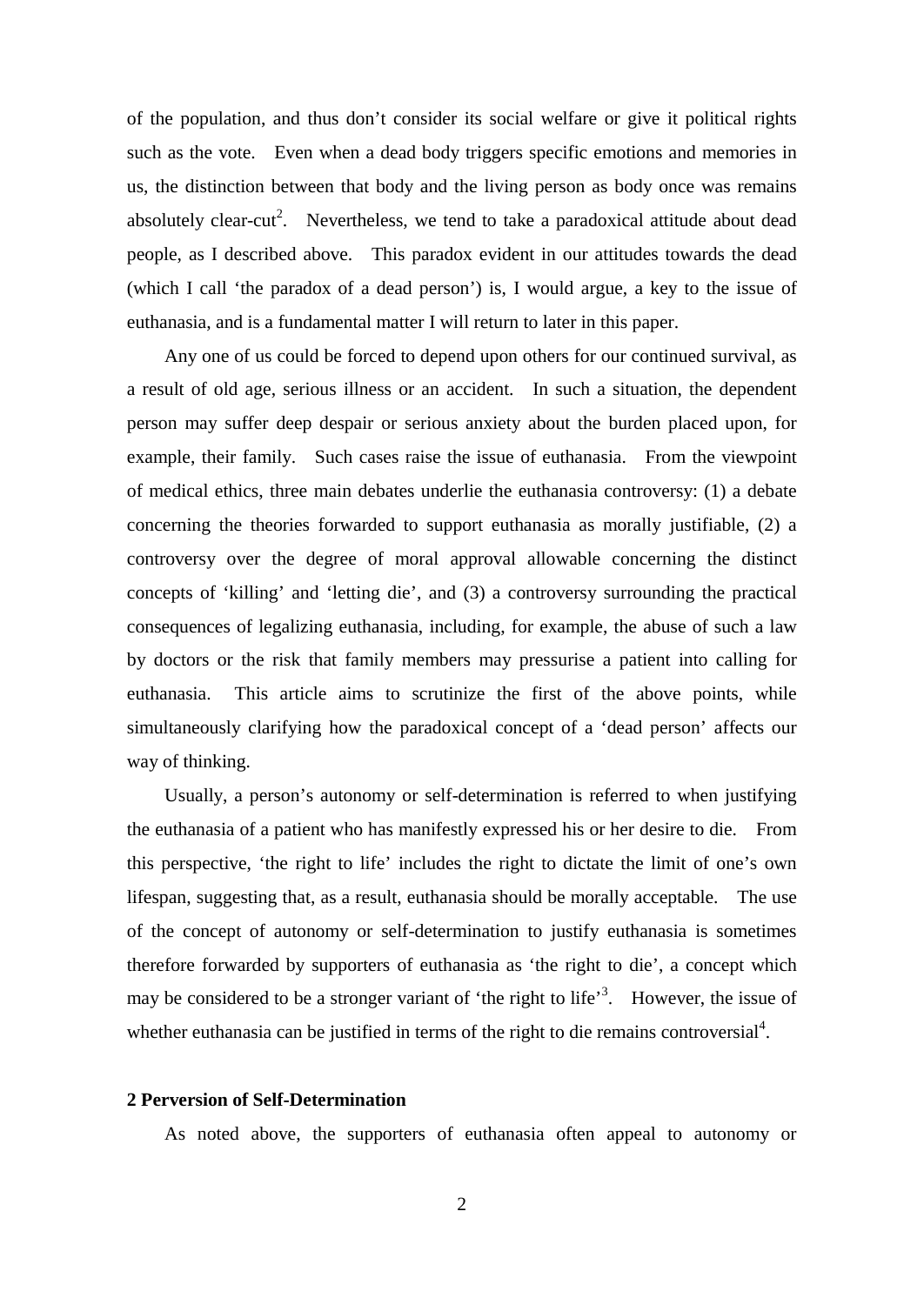self-determination as ideas that validate the concept of our right to life. For example, Kuhse, an eager supporter of euthanasia, writes

I take the view that decision-making in the practice of medicine should - other things being equal - be based on the patient's best interest…competent patients have an interest in well-being…But a competent patient's interests reach far beyond simple well-being. A competent patient has an overriding interest in autonomy or self-determination…Respect for autonomy should also, in my view, guide the administration of potentially life-shortening palliative care, and of euthanasia. A doctor acting in accordance with this principle does not, when practicing voluntary euthanasia, perform a morally bad action (Kuhse 1996, pp.253-254).

Currently, as I have already suggested, a patient's right to call for euthanasia through self-determination in the face of a life-prolonging but ultimately useless treatment, is often called the right to die, as a result of an influential paper written by Joseph Fletcher (Fletcher 1960, pp.139-143). This might imply that, as far as this is a right, our society and medical institutes are obliged to help patients to exercise that right. Arguably, the acceptance of such an assertion could change the quality of modern medical treatment<sup>[5](#page-13-0)</sup>.

In any case, the right to life, or our 'interest in well-being' as Kuhse terms it, provides the basis for the whole euthanasia controversy: the right to die or the right to call for euthanasia is introduced as an extreme extension of the right to life. This right to life was originally conceptualised as a right over one's own body, a right which society has accepted as the most basic human right in a legal and medical sense since the beginning of the modern period:

The right to determine what shall be done with one's own body is by no means a novel judicial concept. American common law and the Constitution have long recognized individual freedom from bodily invasion or interference (Humphry & Wickett 1986, p. 218).

In this context, the right to die may be considered to be the right to dispose of one's own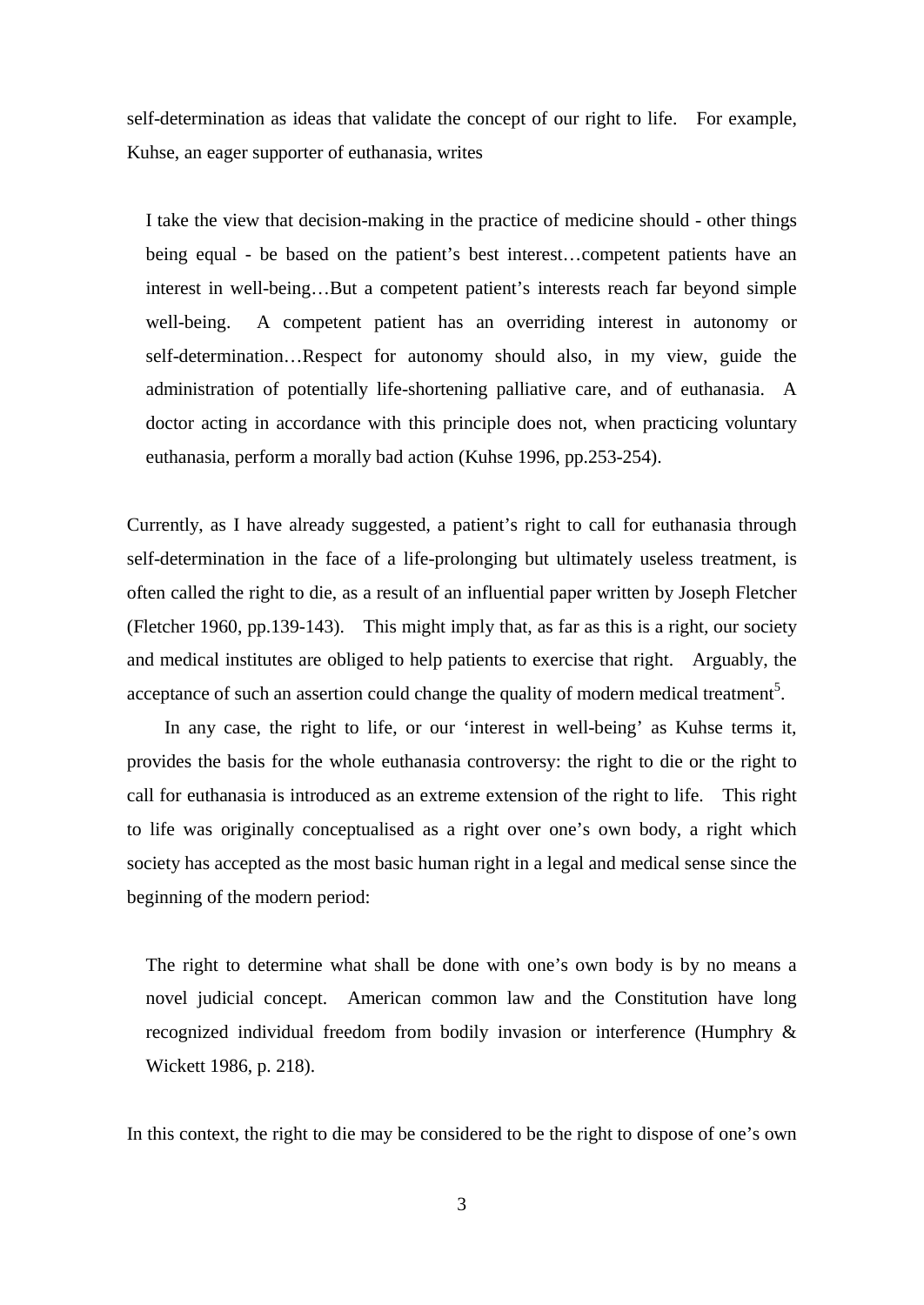body freely, which in turn suggests that our right to dictate the fate of our body is actually an extension of our property rights:

The principal analogy drawn by the euthanasia supporter is with property rights. Surely, it is argued, property rights are alienable, so why isn't the right to life? A premise usually found in this argument is that the right to life just is a species of property right, since we own our bodies (Oderberg 2000, p.55).

Thus, it is argued, since we have property rights over our body, we should be able to govern our lives through autonomous self-determination, which may sometimes include our decision to ask for euthanasia. However, though this argument for the right to euthanasia sounds simple and consistent, it actually contains several flaws when considered in depth.

First, I want to assert that, strictly speaking, it is impossible to view so-called autonomous decisions as truly autonomous, in so far as the phrase refers to decisions we make about ourselves and for which we are responsible. When deciding something, we are usually motivated by our own values. For instance, a patient who asks for euthanasia may believe that 'we should die gracefully' or 'we should not burden our families'. However, it should be remembered that such values were not actually chosen by the patient herself or himself. Rather, the patient has been psychologically imprinted (or brain-washed) with these values by the adults, or social environments, which surrounded him or her since childhood. Bearing this in mind, can such decisions (motivated by passively imprinted factors) truly and entirely arise from autonomous self-determination? I maintain that we cannot say so.

Obviously, the concept of 'autonomy' is linked with the concept of 'freedom' which is conceptually connected with the notion of 'responsibility'. Roughly speaking, we usually judge an agent to be 'free' or 'not free' by questioning whether or not that individual was responsible for a particular action. To put it another way, it seems that those situations in which responsibility may attributed to an agent are considered to be equivalent to that agent being autonomous via the concept of 'freedom'<sup>[6](#page-13-0)</sup>. However, in such instances, responsibility is actually ascribed to the agent by a third person, rather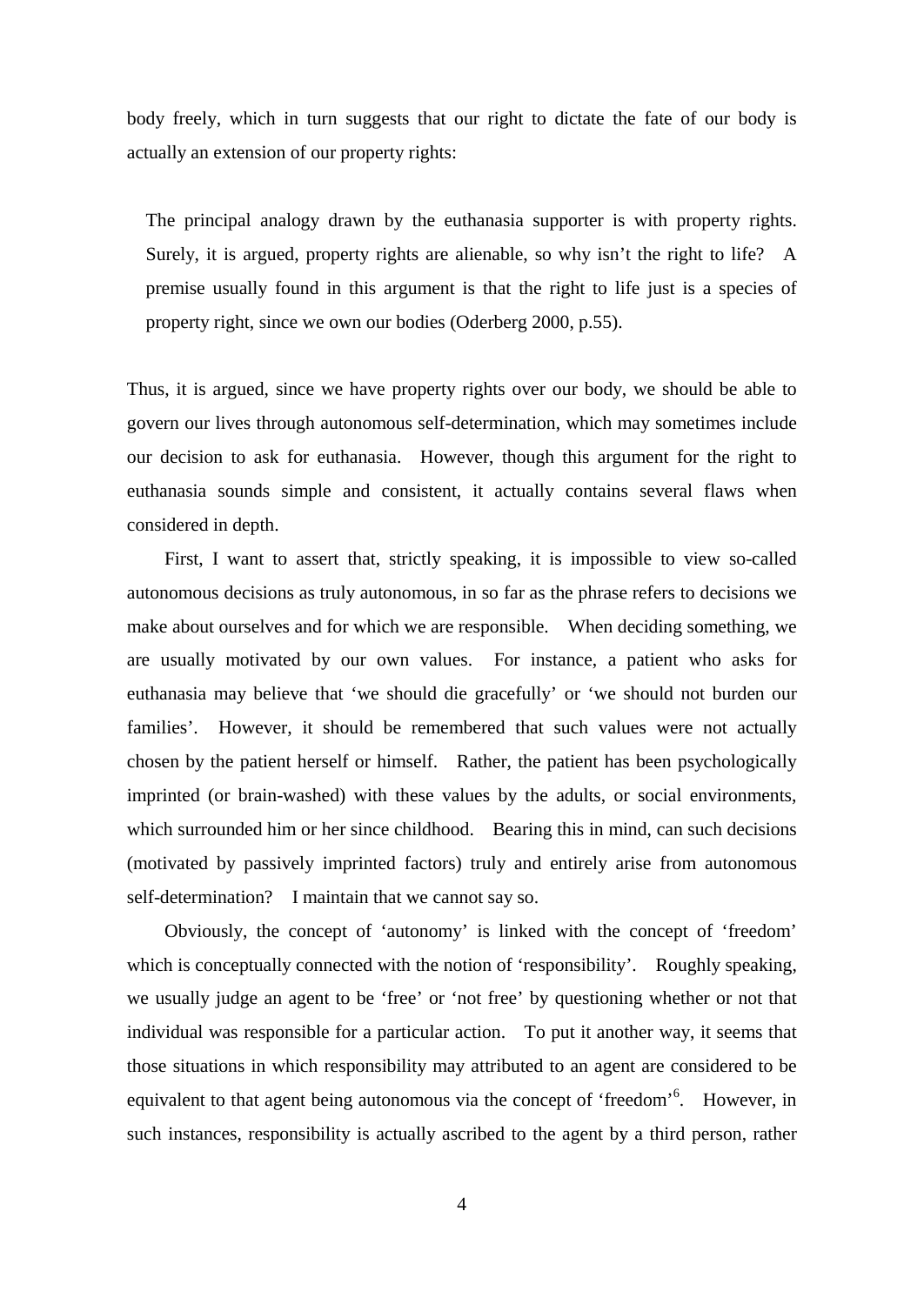than by the agent's first personal viewpoint, sometimes at a level beyond the individual's consciousness. The example most often used to demonstrate this is that of a lorry driver who negligently hits a pedestrian without being aware of it. In such a case the driver is considered to be responsible for the accident. However, in fact, responsibility for the accident is not assigned by the driver himself (who was not aware of the accident), but by another person. Such assignation of responsibility may be generalized to almost all cases where a person's responsibility for his or her actions is considered, in so far as the concept of responsibility works in an intrinsically interpersonal way as typically exemplified in the court proceedings. Actually the concept of responsibility doesn't functions properly even if the agent concerned declared, 'I am responsible', as a confession is not always reliable. Therefore 'autonomy', as defined by its connection with the concept of 'responsibility', must be involved in this heteronomous feature of the concept of responsibility. Thus, if we regard such 'autonomy' simply as an exercise in 'self-determination' by the agent themselves, and restrict the problems addressed only to, for example, the agent's welfare or happiness, then we distort the problem of autonomy.

Presumably, my view proposed thus far would be also supported by the Basic Argument which Galen Strawson introduced to show the impossibility of moral responsibility. According to the argument, if one is to be truly responsible for how one acts, one must be truly responsible for how one is. But one cannot really be said to choose, in a conscious, reasoned, fashion, to be the way one is, so true moral responsibility is impossible (Strawson 2008, pp.319-320). We cannot completely self-determine how we are, because there are lots of matters of chance or moral lucks around us that, nevertheless, intrinsically affect our personalities or characters, for example, biological conditions, financial circumstance of our parents, infant educations and so on. Therefore, in judging an agent's responsibility for his/her actions, we have to consider many objective factors beyond their first personal declarations from the third personal point of view without attributing *ultimate* moral responsibility or autonomous self-determination to the agent. Thus, a viewpoint to regard people as *literally* autonomous to be able to self-determine how they are should be abandoned.

This flaw in the theory of autonomous self-determination is also denounced by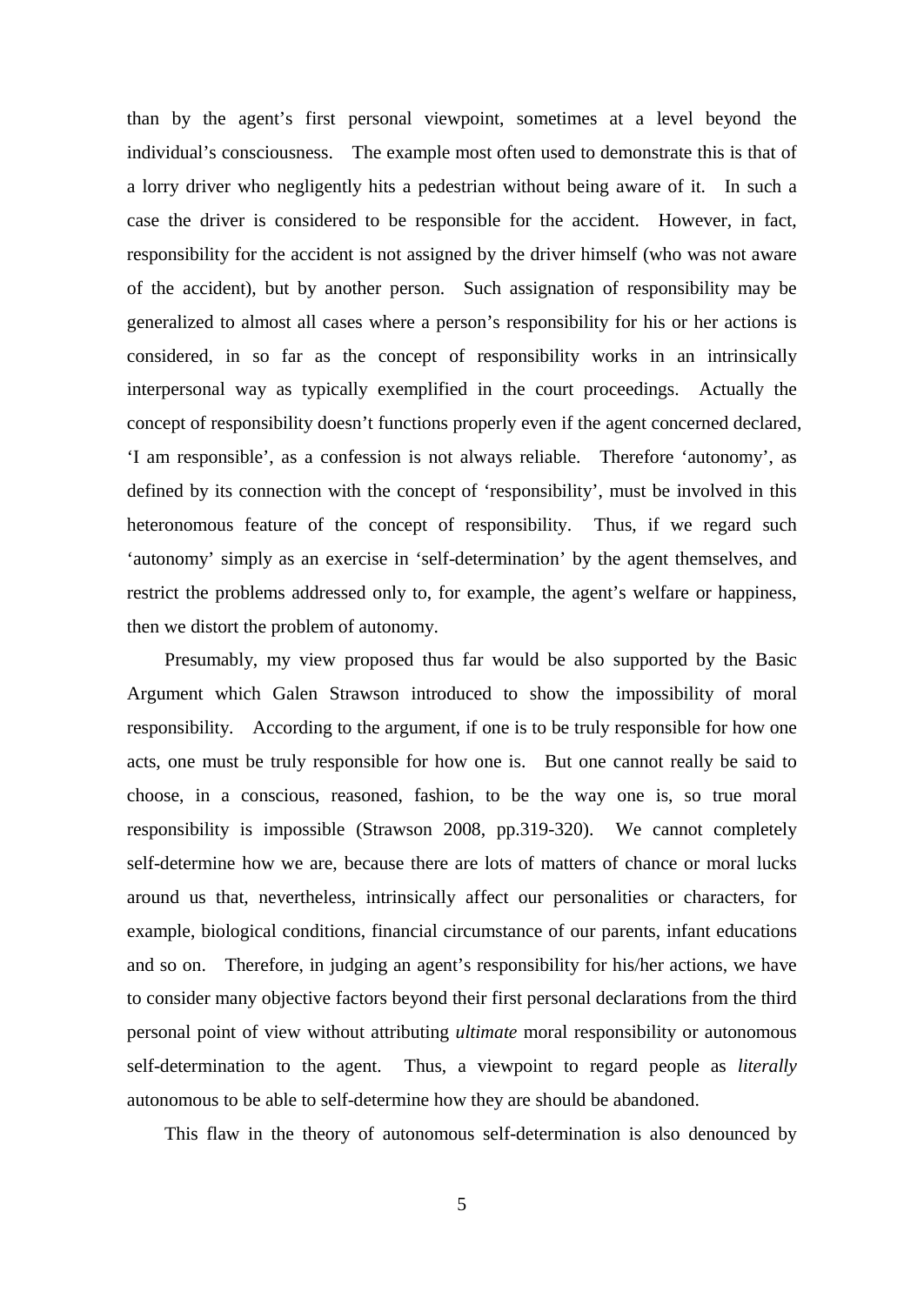Callahan, though from a different perspective, when he asserts that, in general, the application of the principle of self-determination to euthanasia emphasises only the self-determination of the patient. He goes on to argue that this viewpoint therefore does not recognise all the facts associated with euthanasia, as euthanasia involves other people who must give moral or physical support to the patient wishing to die:

Euthanasia is thus no longer a matter only of self-determination, but of a mutual, social decision between two people, the one to be killed and the other to do the killing (Callahan 1992, p. 52).

Callahan goes on to ask what grounds exist for a person to transfer their right of self-determination to another person, such as a doctor, and concludes that sufficient justification has yet to be provided. Undoubtedly, euthanasia creates a strong emotional response, not only in the patient, but also in the medical staff undertaking the procedure, as well as in any family members witnessing it. Thus, if the theory of autonomous self-determination does not take into account the impact had upon individuals other than the patient, the theory may be said to misunderstand or pervert the problem of euthanasia.

#### **3. The Fabrication of Property Rights**

The issue of whether one can transfer one's rights to self determination to others in the case of euthanasia leads, I would suggest, to a second fundamental issue underlying the argument for euthanasia based upon self-determination and the right to die. Namely, doubt exists as to whether the link drawn between the concept of the right to die and the concept of property rights is a valid one. My argument for questioning the validity of this association consists of three points, which I will discuss below. Ultimately, my consideration of those points will return us to the paradox inherent within the concept of 'a dead person', as described at the beginning of this paper.

First, the concept of the right to life can be shown to be flawed by careful consideration of the theory of property rights. Modern society and the modern theory of human rights are obviously influenced by John Locke's (1632-1704) theory of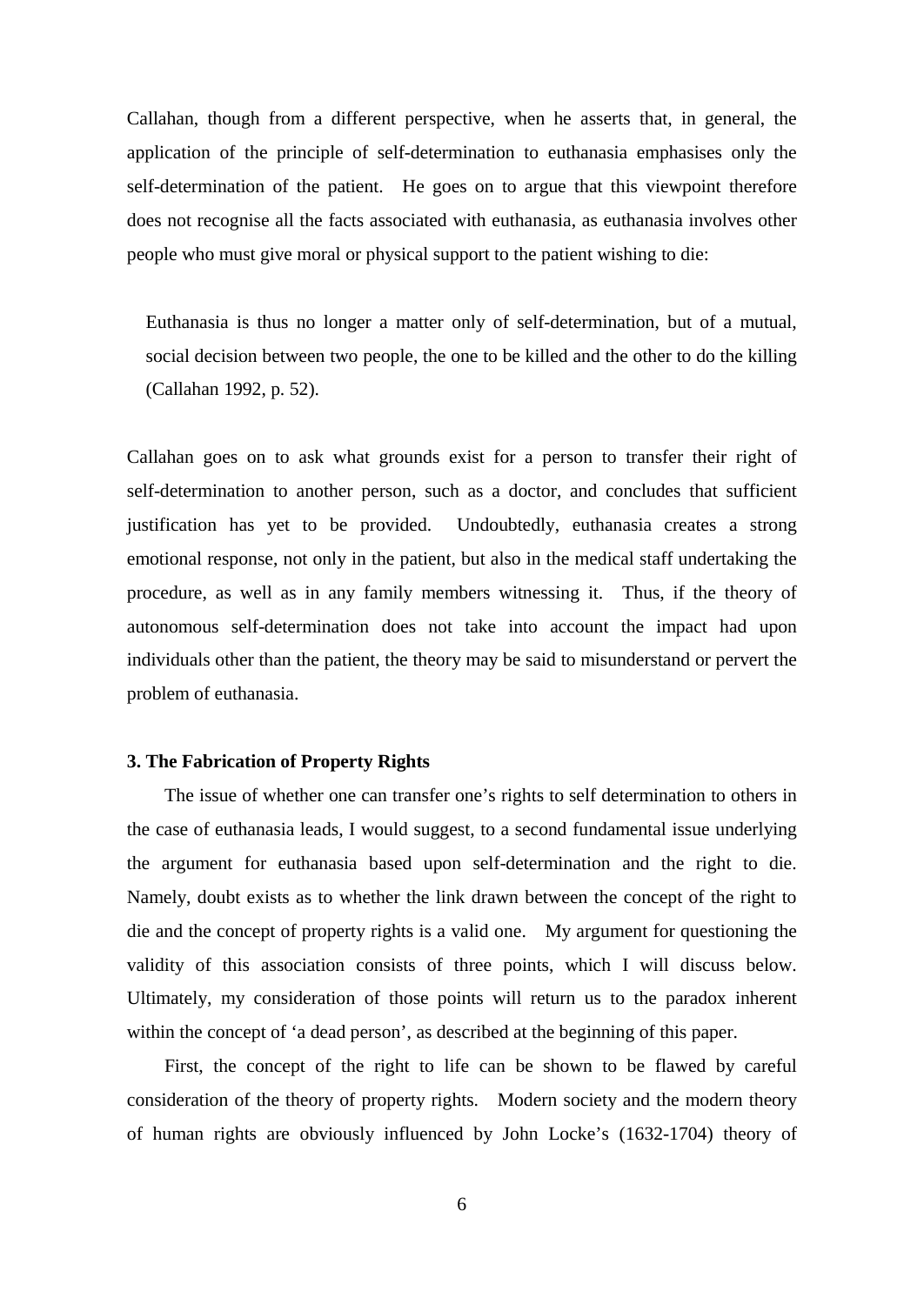property rights, which influenced political mandates such as America's Declaration of Independence and France's Declaration of Human Rights. Locke's theory has also been discussed in depth in the current context of the theory of justice, since Nozick paid considerable attention to Locke's philosophies in his works. Locke's basic idea is best expressed by his historically famous formulation of the property concept:

every man has a Property in his own Person. This no Body has any Right to but himself. The Labour of his Body, and the Work of his Hands, we may say, are properly his. Whatsoever then he removes out of the State that Nature hath provided, and left it in, he hath mixed his Labour with, and joined to it something that is his own, and thereby makes it his Property (Locke 1960, pp. 287-288).

But, Locke's 'labour theory' is more complicated than it seems; for instance, there exists the so called 'Lockean proviso', which sets out certain conditions which must be met for a person's property rights to be fully justified. Most importantly, in addition, Locke stipulates that the notion of property rights is applicable to a person, but not to the body or to life itself:

no Man can, by agreement, pass over to another that which he hath not in himself, a Power over his own Life (Locke 1960, p.285).

Why does Locke include this caveat? Because neither one's life itself nor one's body itself are a consequence of one's labour and, in that sense, have nothing to do with the concept of labour by definition. They therefore cannot be counted among those objects or concepts to which property rights can be applied. It is perfectly true that certain bodily abilities or states, such as strength or health, can be acquired through our own labour (for example weight lifting or a healthy lifestyle); however, such abilities or states are only aspects of our body or life. In the case of euthanasia, what matters is the body or life itself taken as a whole. In such a context, property rights must be deemed to be irrelevant. As a result, the concepts of the right to life or the right to die used to support euthanasia must be viewed as nonsensical concepts, in so far as those rights are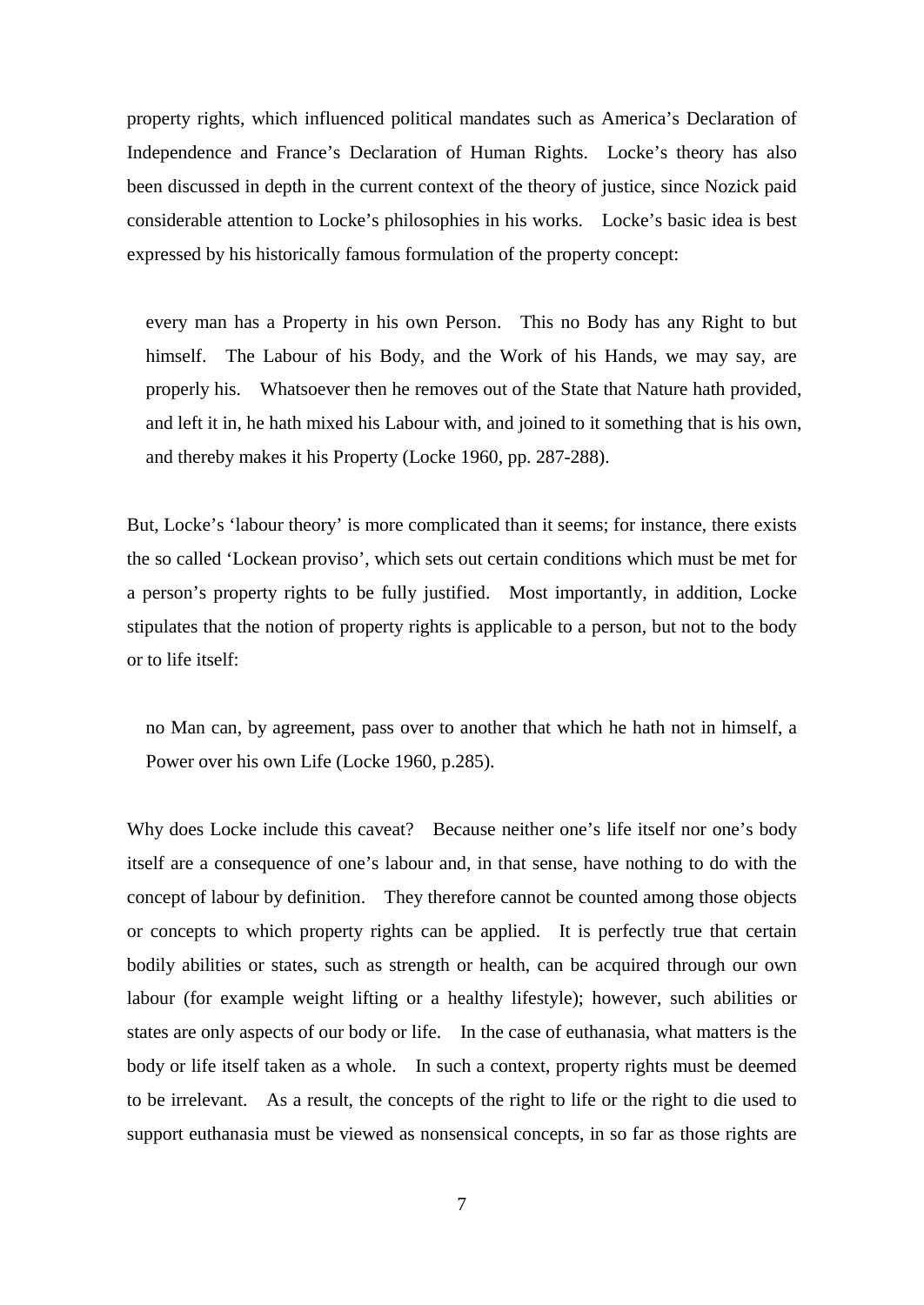understood by analogy with the notion of property rights.

Of course, objections might be raised to my argument in so far as Locke's theory of property rights is not the only authority; there are other cogent theories, such as Hume's convention theory. It might also be argued that Locke's theory, because it builds only upon the concept of labour, is too simple to explain property rights properly. I would answer both objections by stating that the concept of 'labour' has very far-reaching implications, which make the labour theory not altogether worthless and even allow it to encompass 'the convention theory of property right', which states that establishing a convention (such as ownership) and ensuring that society continues to regard it as valid requires some sort of labour. People tend to equate the concept of 'labour' with physical (muscular) labour when examining the labour theory of property rights. However, in this context, the term 'labour' is actually connected with any form of effort: thinking, planning, arranging, formulating, and sometimes even smiling (in the case of photographic models) can be forms of labour. I would argue that common sense dictates that property rights are established through all such labours. Thus, though tacit acceptance, like convention, can give grounds for a property right, one can further argue that labour plays a part in ensuring that such conventions are deemed to be valid justifications of property rights. There is no doubt, therefore, that labour is the key concept underlying property rights in general and that, as a result, Locke's theory of property rights retains its significance.

Second, we should note that life itself is inalienable (it cannot be transferred). As alienability is generally considered to be a basic aspect of property, the notion of property rights cannot be applied to life, negating the theory which underlies the concept of the right to die. This point can be claimed independently of Locke's argument. The concept of the right to die rests upon the notion of property rights over our lives, which intrinsically implies 'alienability', and thus that, theoretically speaking, euthanasia can be carried out on the basis of alienating a particular property right through the right to die. However, extending the concept of alienability to its logical conclusion would mean that some other person would have to receive that 'life', as 'alienation' implies the transferability of the alienated object. This therefore implies that the recipient would come to have 'two' lives, as a result of the alienation.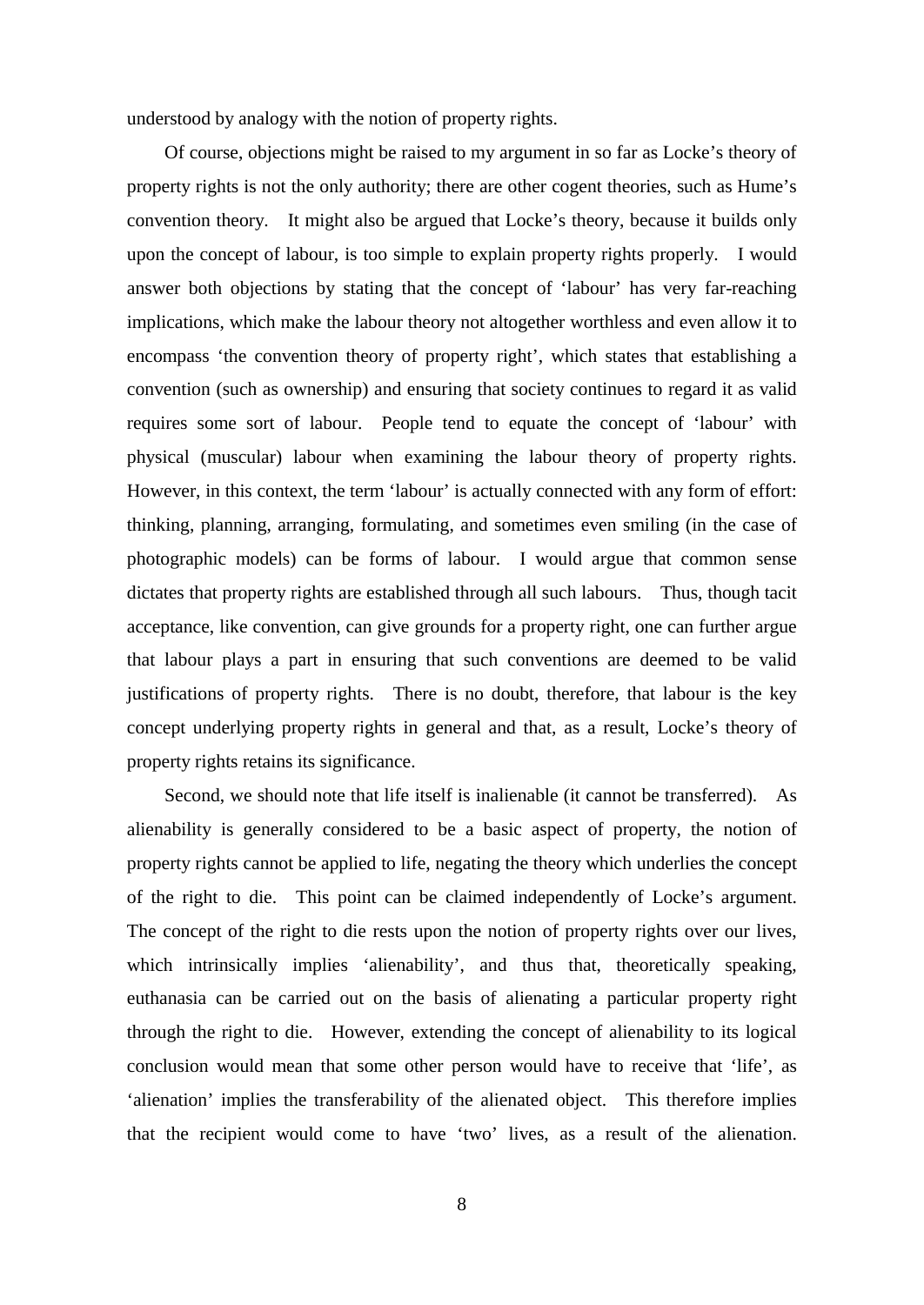However, such a state of affairs is clearly impossible and the supposition meaningless; life cannot be alienated. Thus, the concept of the right to die must also be considered a misleading fabrication<sup>[7](#page-14-0)</sup>.

My third and final point rests upon the fact that I believe that the concept of a 'right' must include the possibility of enjoying the result of exercising that right. Indeed, I would argue, that every instance of a right actually used proves this. For example, if I purchase a vehicle but am not able to use it legally after buying (and thus owning) it, it could be argued that this is not really an instance of full 'ownership'. In the case of an individual exercising the right to die, once their wish is carried out, the person exercising their right no longer exists to enjoy the result of their action/decision. Logically, therefore, what is termed the right to die cannot, in fact, be considered a right at all. As a result, to subscribe to the concept of the right to die, you must be involved in the paradox of 'the dead person' described at the beginning of this paper, by assuming that the 'person' continues post mortem. If the owner of the property right must necessarily disappear as soon as he or she actually exercises their right, the concept becomes paradoxical. That is, since the person involved cannot enjoy the results of exercising their right, we must conclude that they did not, in fact, have any property rights to exercise.

Some objections could perhaps be raised to this argument, such as the fact that we have the right to leave a will. However, I would argue that the drawing up of a valid will is an action which is completed before death. As a result, the making of a will is something we can enjoy. I would also argue that a will concerns not only the author but also those to whom bequests are made. As a consequence, the beneficiaries also enjoy the result of the author's actions. However, in the case of euthanasia and the concept of the right to die, the person exercising the 'right' cannot enjoy the result as, by definition, they cease to exist. To continue to contend that the right to die is a real right, we must allow, or imagine, that a dead 'person' (who, as I have already argued, cannot actually be considered to be a person) is able to enjoy the result in some way. Clearly, therefore, to hold such a belief, we must allow the paradox of 'a dead person' to cloud our thinking.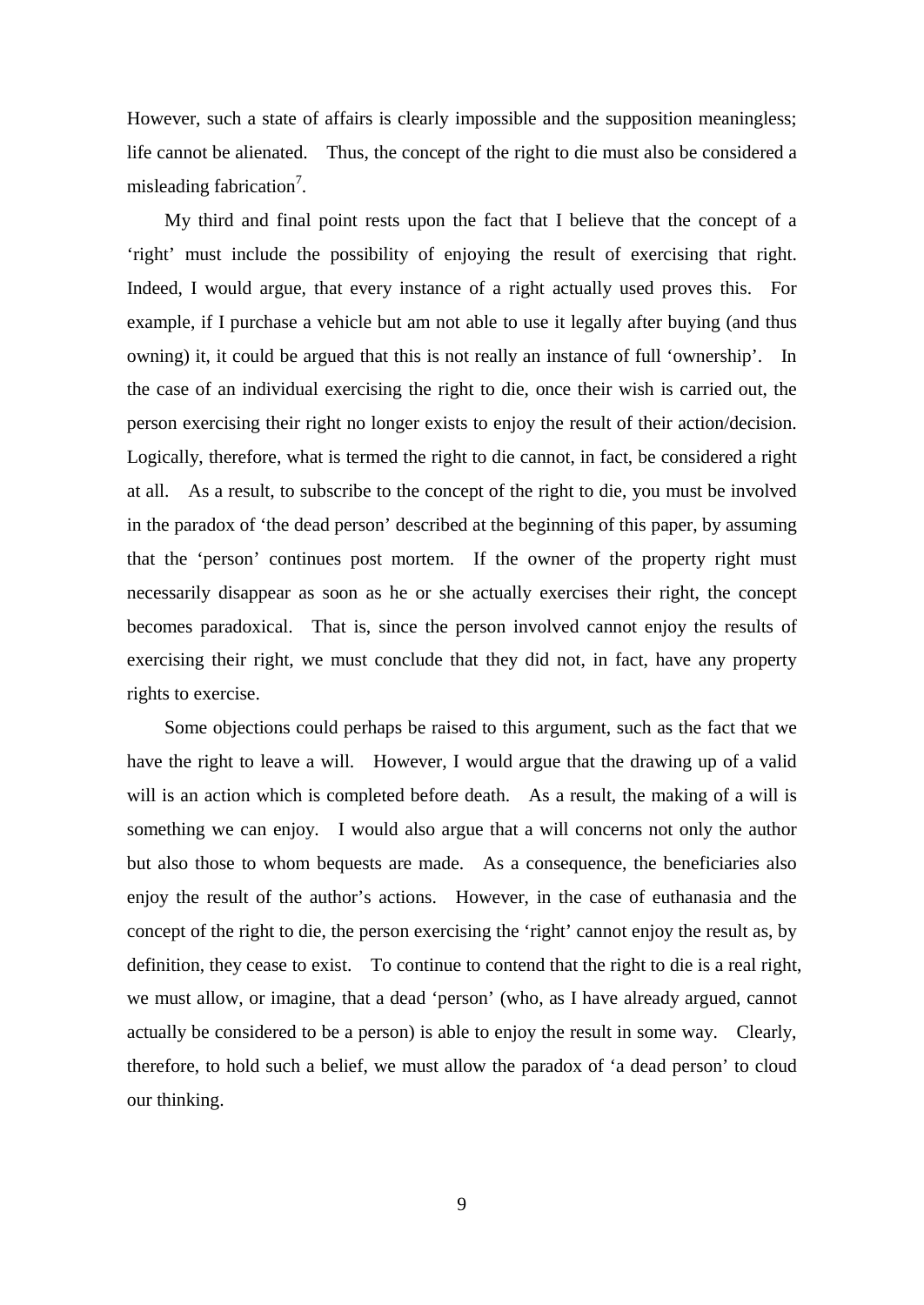#### **4. From 'the Paradox of a Dead Person' to 'Property Rights over Our Own Death'**

Why then, despite the theoretical difficulties I consider above, are people easily trapped by the paradox of 'a dead person' into thinking that the concept of the right to die is meaningful? Even philosophers sometimes offer arguments in favour of euthanasia which are based upon the right to life or the right to die. In order to clarify this, we must first ask why the idea of alienating life seems to be acceptable or logical to many people. Presumably, the answer is that, when a person dies, we realistically feel that something is given to other people. However, the thing that is given to other people cannot be 'life' itself as, when a person dies, his or her 'life' simply disappears in a physical, medical and social sense (which does not, of course, take into account religious views). Life therefore cannot be given to anyone in such an instance. What then is 'given'? It is possible to argue certain things are given to (or fall to) other people when a person dies, such as the deathbed scene, the corpse, a longing for the dead man or woman, a fear of death, a yearning for death, or a significant occasion which allows one to think deeply about death. That is to say, we could suppose that 'death' somehow appears when a person dies. In this way, it is possible to regard 'death' as something 'given' to other people when the person dies. I therefore think that to regard 'death' as something which is given is much more consistent with our feelings than to regard 'life' as something which is given.

Taking this argument to its logical conclusion, one could argue that we own, or have property rights over, our own death while we live, otherwise death could not be given. Thus the idea of 'owning death' while living could be interpreted as, for instance, possessing the ability to die whenever we pleased, or having the ability to imagine having a conversation with a dead person and so on. Certainly it seems plausible to argue that we have a 'property' in our own death while we live so that that 'property' is given or alienated to other people when we die. This notion of having proprietary rights over our own death arises, I would argue, most naturally in the context of the debate over the death penalty on murderers. The most primitive and basic way of justifying that death penalty (whether or not it is ultimately actually acceptable) is a retributive one which states that those who take another person's life must 'give' their own in return. Taken literally, however, such justification is absolute nonsense as, as I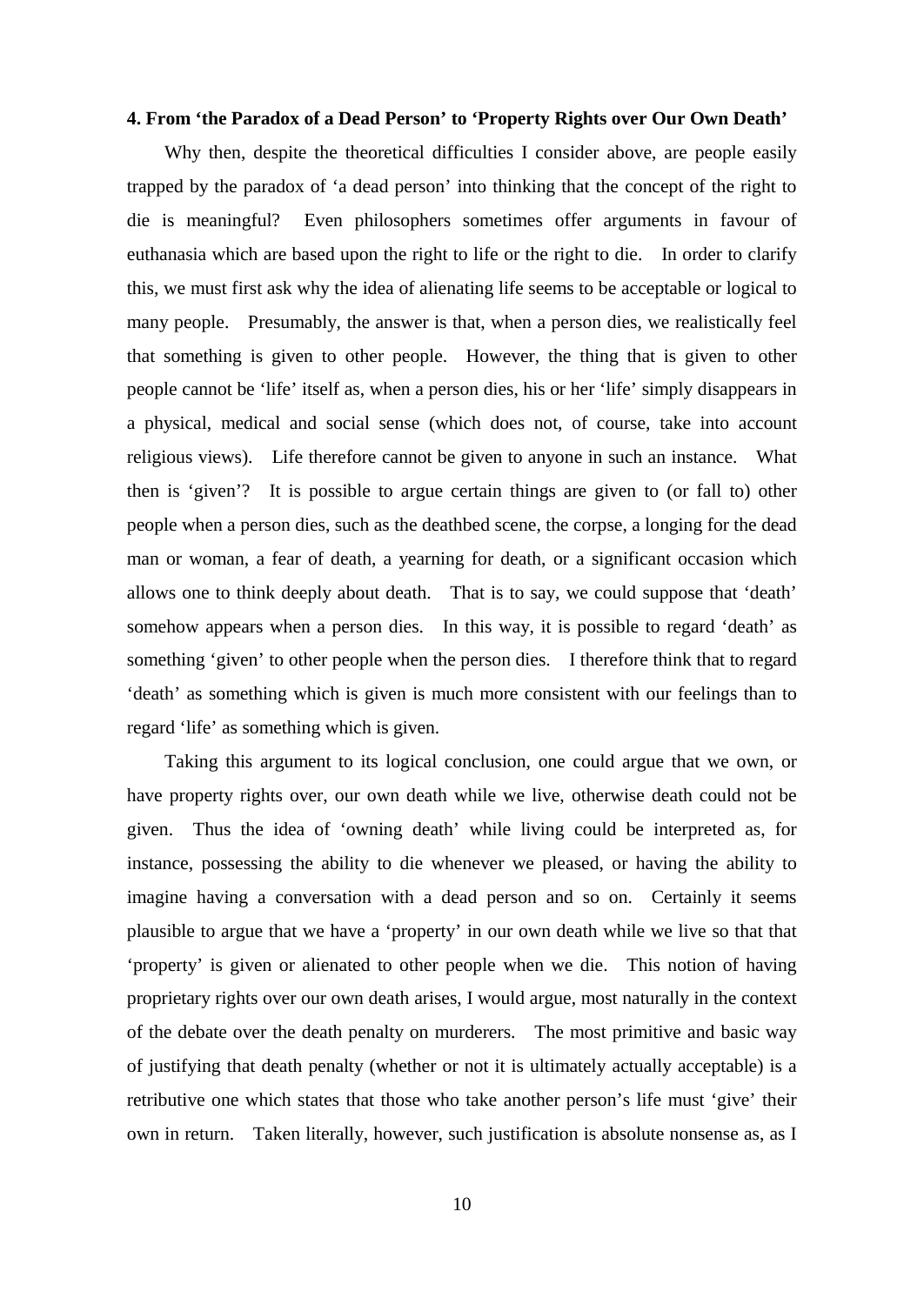have argued above, 'life' is inalienable, and cannot be given. Nevertheless some people feel that the death penalty is justifiable as a form of retribution, when they subscribe to the hidden 'logic' of retribution that states that those who have taken another person's property over his or her own death, by killing them, must give up their own 'property' over their own death by dying themselves.

However, I would stress strongly here that the idea of having property rights over our own death is ultimately untenable and illogical as, in literal terms, owning death would be equivalent to being dead. The idea may also be seen to be inconsistent in so far as, if death is something over which we can have property rights, and so can be alienated, we have to address the question 'what happens to the original giver?' Does he or she disappear after alienating 'their' property? If so, the notion of alienation loses its significance because, as I argue above, conceiving of property rights as including the right to alienate the thing held implies that the holder can enjoy the result of exercising their right. As a result, the holder of the right cannot simply disappear after exercising that right. Therefore, for a person to have property rights over their own death, that person would have to somehow continue to exist socially after dying. Such a way of thinking may therefore be seen to be simply another face of the paradox of 'a dead person'. However, and most importantly here, the fact that people's attitudes to, for example, execution, indicate that they somehow accept the idea of property rights over death provides further evidence for people's tendency to be easily involved in the paradox of 'a dead person'. As I argue above, it is this which underlies people's general feeling that euthanasia is justifiable on the basis of the right to die. In this way our traditional and cultural way of thinking about death in general could be clearly understood by this idea of having property rights over our own death. Thus, my point is that the idea of having property rights over our own death is more persuasive and consistent to explain our intuitive feeling about execution or euthanasia than the idea of the right to life or the right to die, although both ideas are illusionary in the end.

As far as the problems of euthanasia are concerned, especially with regard to the issue of whether or not to legalize this practice, we must avoid appealing to the idea of possessing property rights over our own death at all costs, since the idea implies nothing substantial in a legal sense, even though the idea can somehow logically explain our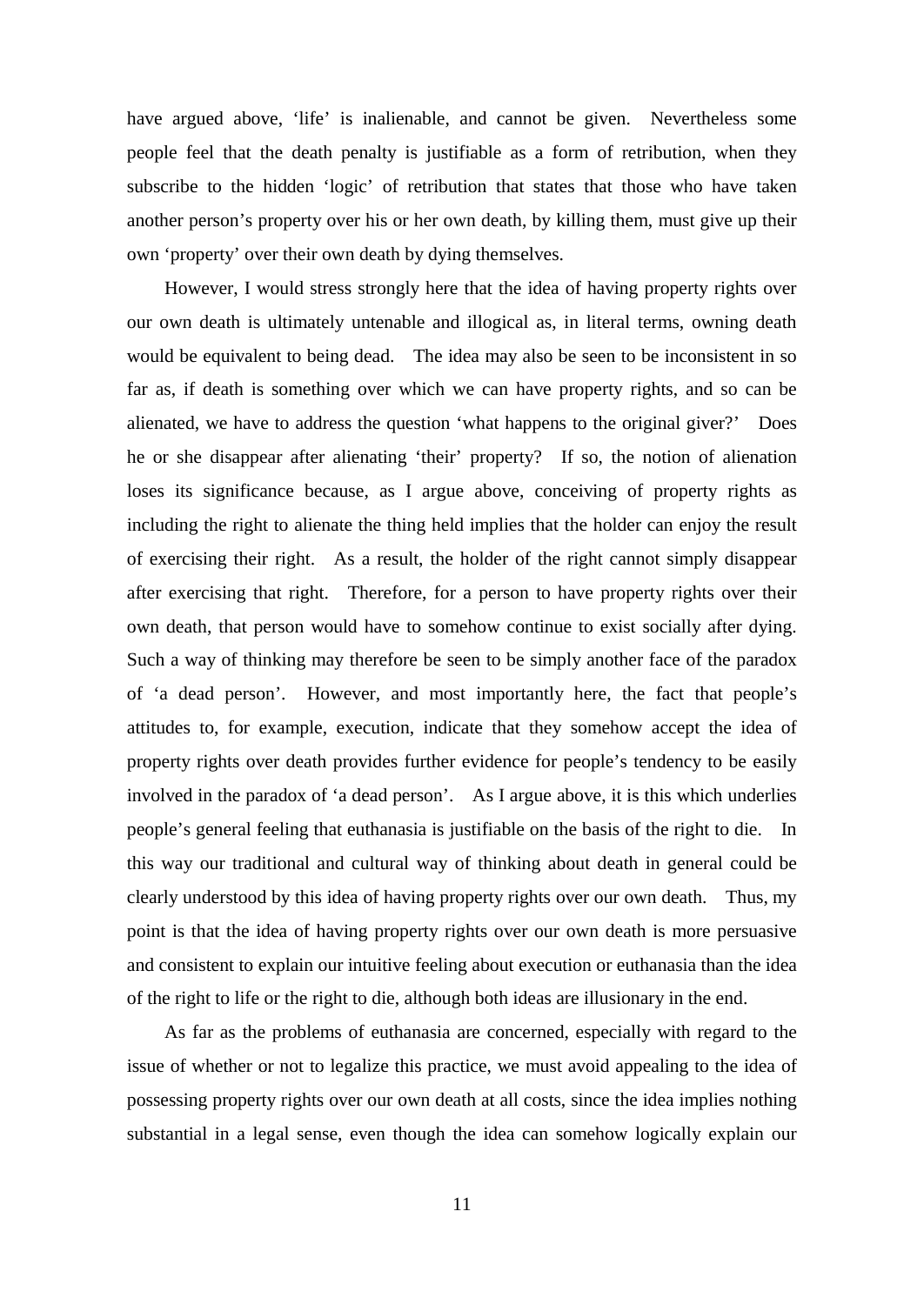intuitive feeling about the paradox of 'a dead person' and our traditional attitude to death outside the area of legal issues. That is to say, as far as society accepts the modern concepts of property rights and human rights (both of which are connected) as the basis of law or politics, it is absolutely impermissible to accept the concept of euthanasia, whether active or passive. Any form of euthanasia must therefore be viewed as a crime. As a result, if a physician, or a member of a patient's family, feels that euthanasia is somehow permissible when he or she is confronted with a patient suffering serious pain and asking for euthanasia, those people must accept that, theoretically, there are only two rational ways to resolve such a dilemma without resorting to self deceit. One way is to take a stance that does not view the concept of 'a dead person' as paradoxical while simultaneously accepting in literal terms, the idea that a person can have property rights over their own death. This abolishes the modern concepts of property rights and human rights (the latter of which I have simply presupposed in my argument thus far). This option might imply a revival of medieval sense of morality like Japanese *Bushido*, which, in any case, sound to be infeasible. The alternative, which seems to be the only practical possibility, is to commit euthanasia while being aware that it is a crime<sup>[8](#page-14-0)</sup>.

Thus I would argue, first, that the concept of the right to die lies outside the accepted law and morality of modern society. If acted upon, therefore, it leads to an action which should be regarded as a crime in the present context of law and accepted morality. Possibly, therefore, if thus far my argument is correct, the question of euthanasia might expose a fatal defect in the modern concept of 'human rights'. In any case, all that I would propose is that any reasonable system of punishment applied to euthanasia as a 'crime' should be carefully structured. This is a view which, I believe, is consonant with the common-sense approach required when dealing with what is, after all, a very extraordinary and delicate action.

\*This article is based upon a part of my paper written in Japanese, 'The Deceit in The Right to Die' (*Bulletin of Death and Life Studies*, 2003 Spring, Graduate School of Humanities and Sociology, The University of Tokyo, pp.36-68). Making its English version this time, I modified my argument and added many new points.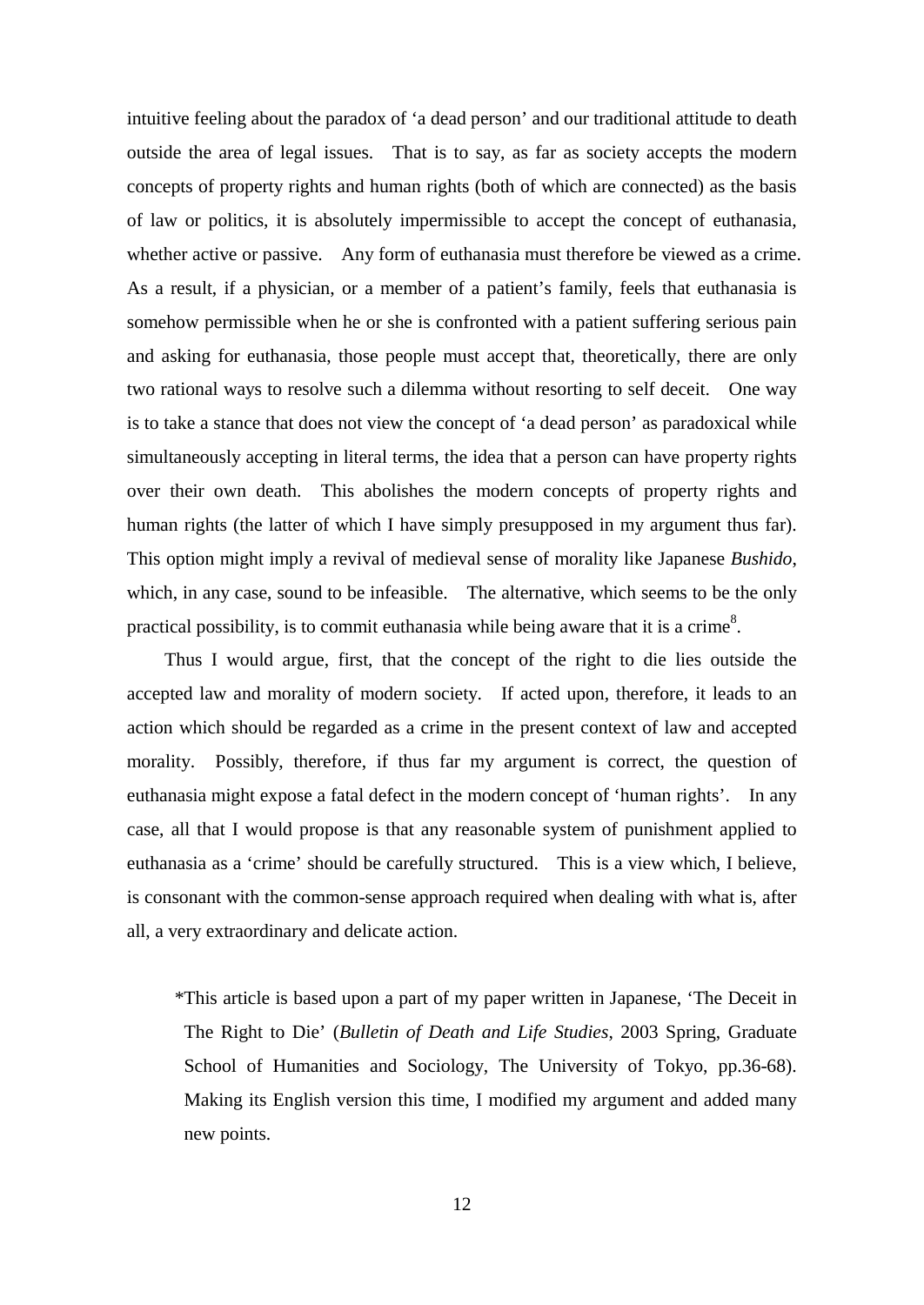<span id="page-13-0"></span> $1$  David-Hillel Ruben declares that posthumous reference is wholly unproblematic, whereas posthumous predication seems to cause some puzzles at first sight (Ruben 1988, p.213). However, as far as we semantically analyse a sentence in the past tense including a posthumous reference, we must be involved in a difficulty of how to understand what happens to the dead person referred to and what should be a truth maker of the sentence.

 $2$  However, strictly speaking, we have to admit that there are borderline cases between being alive and being dead. For instance, when does a person die after his/her blood pressure falls to 0? Does the person die ten seconds after that, one minute after that, or ten minutes after that? Undoubtedly the sorites paradox comes up here. It should be noted, however, that I just focus upon the existence of the distinction between clearly living people (e.g. who actually work) and clearly dead people (e.g. one day after their heartbeat stopped), apart from those borderline cases.

<sup>3</sup> However, it should be borne in mind that, when the idea of the right to life is linked with the idea of the sanctity of life (through anti-abortion campaigns for example) that right may be argued to be delicately opposed to the right to die (see Humphry & Wickett (1986), pp.169-176).

<sup>4</sup> This paper will not discuss those cases in which the patient cannot express a desire to die. In such cases, the quality of the patient's life is often mentioned as an important factor in the euthanasia controversy (see, e.g. Singer (1995), pp.57-80).

 $<sup>5</sup>$  Mary Warnock, for example, gives dire warnings against the use of reproductive</sup> techniques like cloning, when noting the relationship between right and obligation. According to Warnock, more and more people are coming to believe that they have the right to make use of such reproductive techniques. If our society accepts that right, it is obliged to help them to exercise the right, which is, however, undesirable because it might undermine the relationship which exists between doctors and patients. See Warnock (2002), pp.25-27.

<sup>6</sup> Exactly speaking, freedom and responsibility are not always supposed to have an overlapping extension. For instance, John F. Fischer develops what is called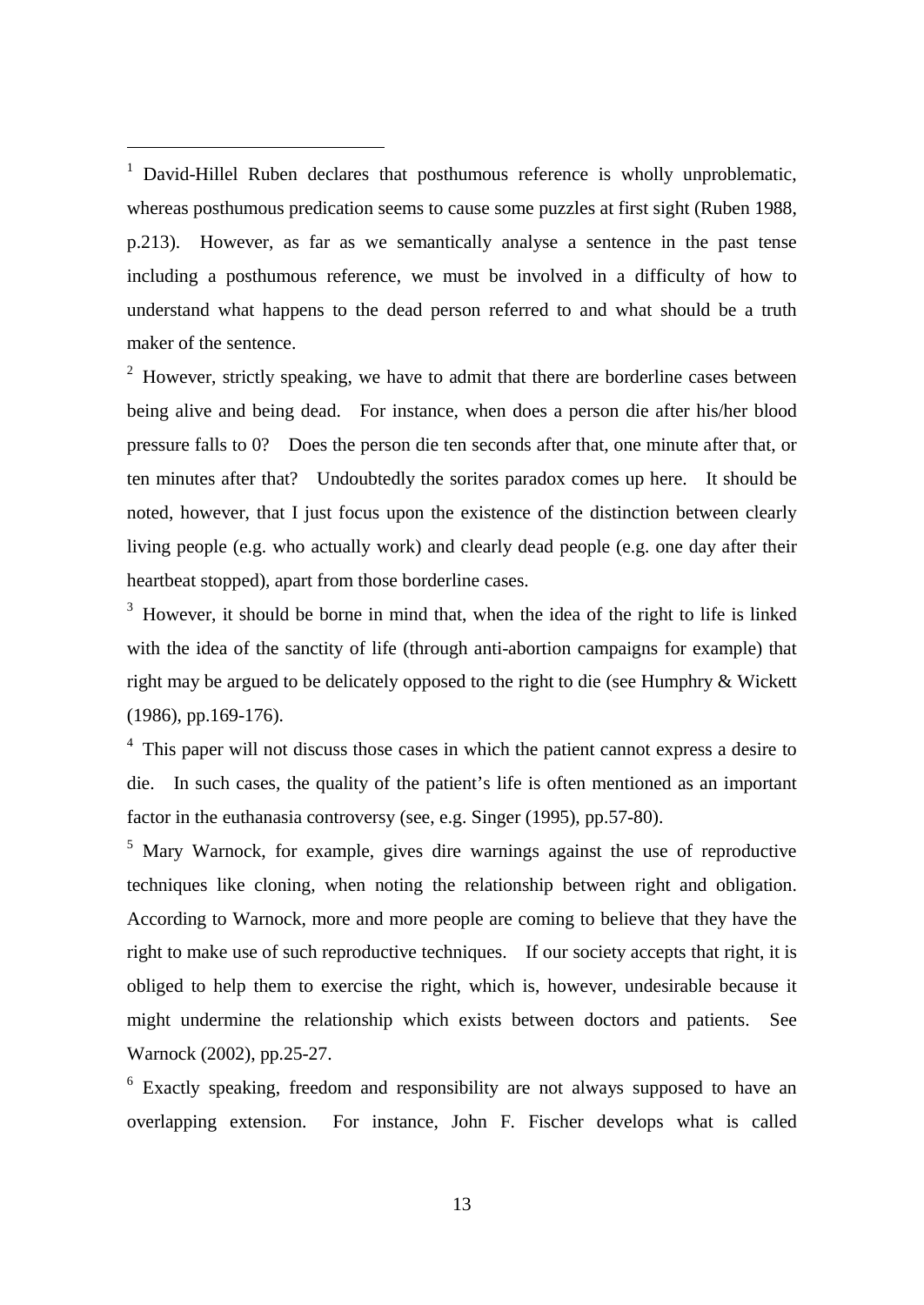<span id="page-14-0"></span>semicompatibilism' as to free will debates, according to which 'moral responsibility is compatible with causal determinism, quite apart from whether causal determinism threatens regulative control' (Fischer 2007, p.71). In a word, the problem of responsibility could be argued separately from that of freedom. However, I set this kind of issue aside now, as this would not substantially affect my argument.

 $\frac{7}{7}$  Oderberg also argues, although from a different viewpoint from my claim, that the right to life is inalienable, after confirming that the right to life and the right to die are asserted by analogy with property rights and positing that the hallmark of property lies in its alienability. His point is that property rights as a whole are inalienable, because the concept of a right would not make sense if the right as a whole were alienated altogether. See Oderberg (2000), p. 562.

<sup>8</sup> The question of whether or not suicide is a crime seems to be naturally raised here, and could be used to counter my argument as, apart from those cases caused by impulse or insanity, suicide which is knowingly and deliberately committed may be justified by appealing to the concept of the right to die. However, I would argue that this criticism is not valid as, in the case of euthanasia, a third person carries out the action, whereas an agent of each suicide must by definition disappear once they have committed suicide. According to my standpoint on the modern concept of property rights and human rights, suicide should be considered to be a crime. However, if suicide is a crime, it is an *irregular* crime that is incapable of punishment, as successfully carrying out the crime makes it impossible for the individual concerned ever to be punished.

#### **References**

- Callahan D. 1992. When Self-Determination Runs Amok. *Hastings Center Report* 22 (2): 52-55.
- Fischer, J. M. 2007. Compatibilism. In *Four Views on Free Will*, eds. J. M. Fischer, R. Kane, D. Pereboom, and M. Vargas, Oxford: Blackwell Publishing Ltd. 44-84.
- Fletcher J. 1960. The patient's right to die. *Harper's magazine* 221(1325): 139-143.